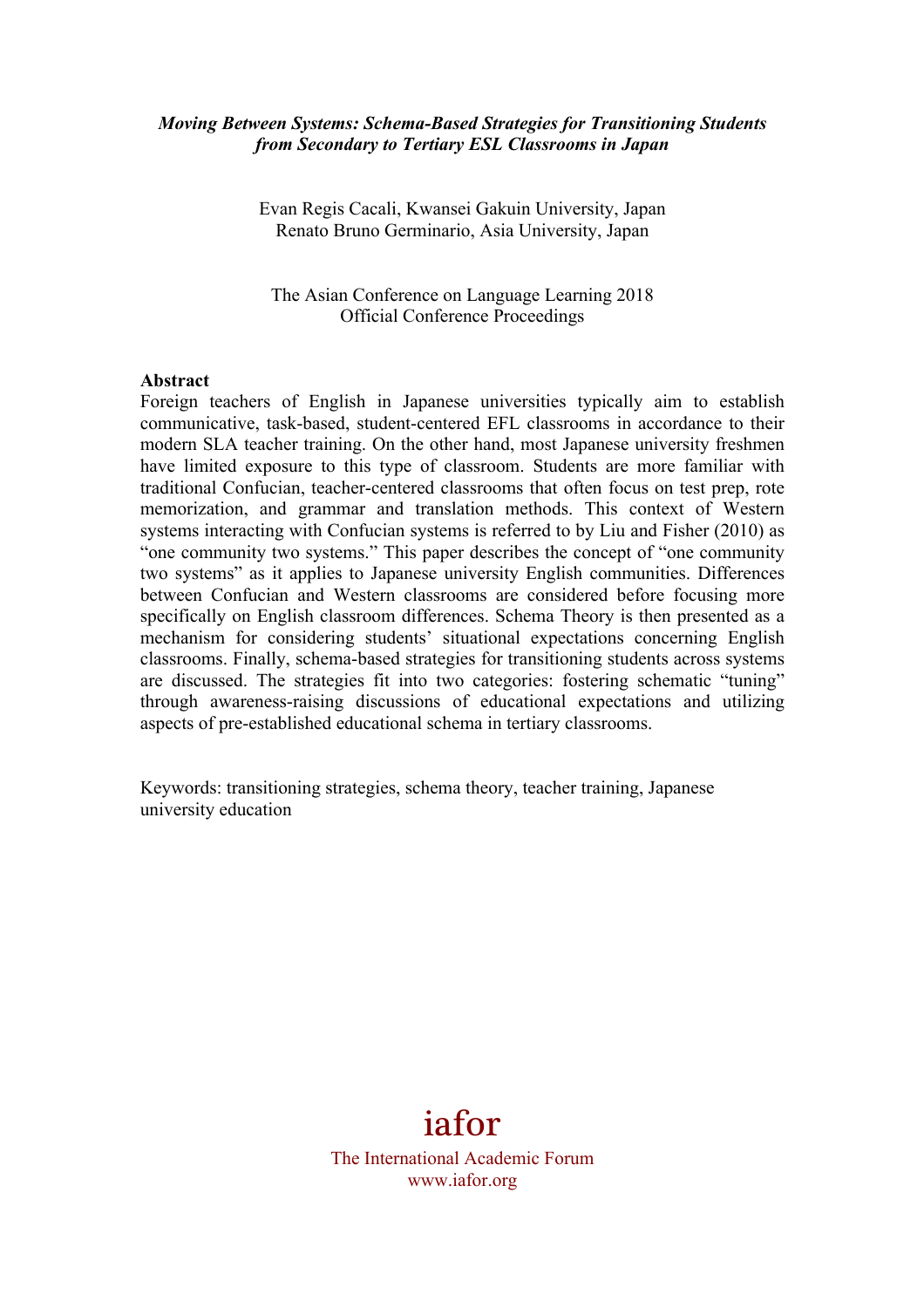### **Introduction**

In Liu and Fisher's (2010) discussion of pre-service English teacher training at a university in China, where top-down implementation of a Western pedagogical system was supplanting the traditional Confucian pedagogical system, the researchers explored tensions that arose and adaptations made within what they term a "one community, two systems" context. This terminology describes countless contexts where two educational systems meet. Implicit in the terminology is the idea that the two systems contain non-overlapping and possibly contradictory demands on the one community.

For a long time, the most obvious instantiations of similar "one community, two systems" contexts had been when East Asian students studied overseas in Western countries. As the students were coming from another educational system, they were operating under different assumptions concerning classroom norms and expected behaviors than their Western teachers. Naturally, a number of researchers have explored the difficulties students and teachers have had at developing appropriate cross-cultural competencies (Clark & Gieve, 2006; Durkin, 2008; Cortazzi & Jin, 1997; Major, 2005).

Asian students going overseas to study is not the only arena for such "one community, two systems" cultural negotiations. An increasingly prevalent context where two systems meet involves the importation of Western English as a foreign language (EFL) practices into otherwise Confucian systems. Littlewood (2007) discussed how Western pedagogical imports, specifically the use of communicative language teaching (CLT) and task-based language teaching (TBLT), have increasingly been mandated by top-down policy initiatives as countries hope to "increase the number of people in their population who can communicate effectively in English" (p. 243). Littlewood (2007) surveyed the research of a number of scholars ranging across East Asia in his discussion of culturally-driven student and teacher resistance to the imported system. In Japan, Bartlett (2017) discussed the misalignment between the communicative curriculum aims that Japan's Ministry of Education have prescribed for secondary schools and the continuation of an entrenched grammar and translation curriculum pursued by Japanese teachers.

This brings us to the "one community, two systems" context which is the focus of this paper: the educational challenges unique to the transition from secondary EFL classrooms to tertiary EFL classrooms taught by Western instructors in Japan. Transitioning from high school to university life anywhere in the world carries with it a number of social, motivational, and emotional challenges, but many Japanese students also must contend with considerably different English classroom systems from the ones they had grown accustomed to during secondary school. This transition may be destabilizing because students' long-held expectations about what defines an "English class" are significantly disrupted as students have to rapidly reposition their expectations about the teacher, their learning goals, appropriate student behavior, the language of instruction, educational material, learning and teaching style, and even class content. English is the only subject in Japan that undergoes such a dramatic discontinuity between secondary and tertiary settings, but implications of this transition are rarely acknowledged. This paper aims at raising teacher awareness so as to mitigate potential conflicts in this "one community, two systems" context. We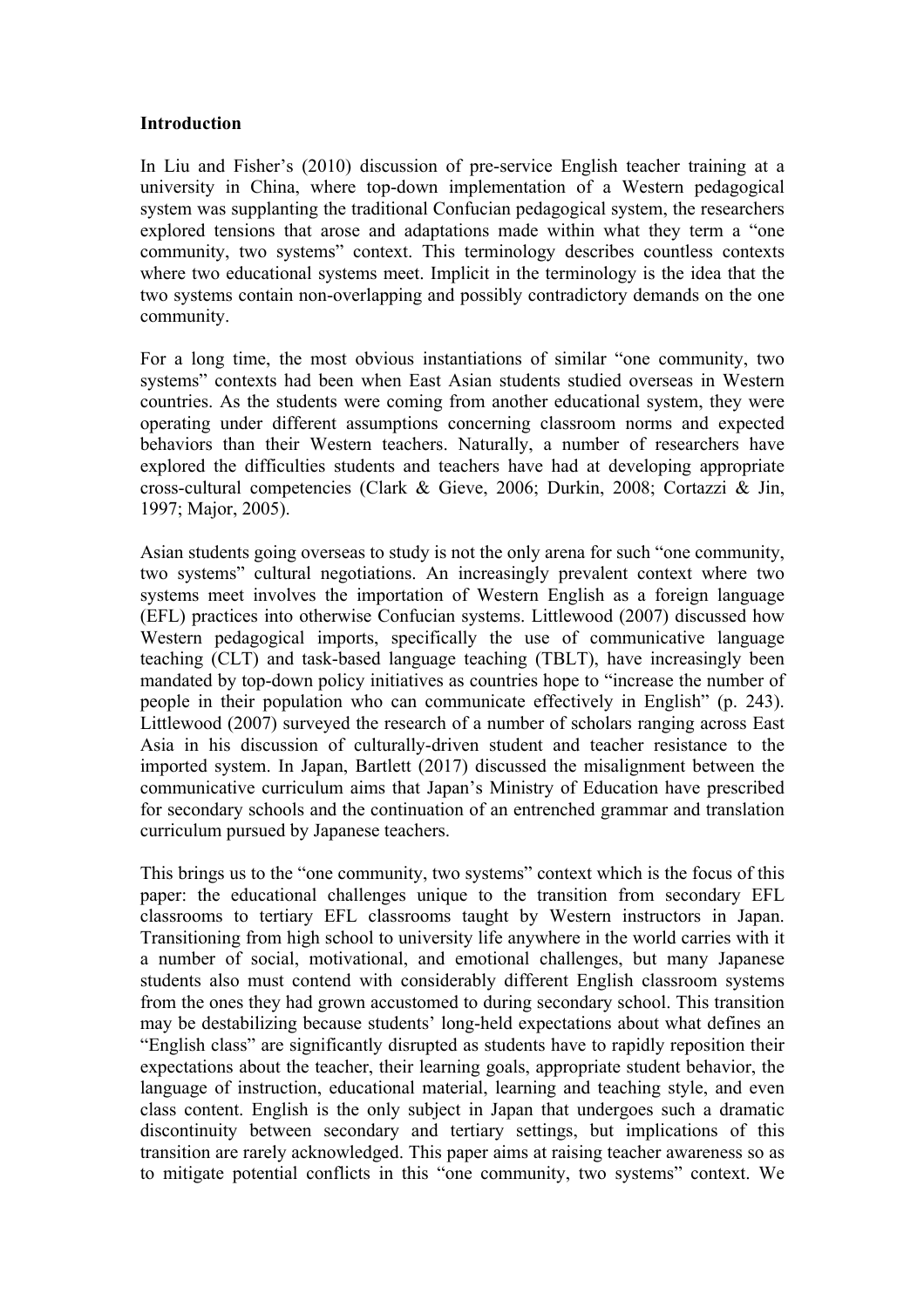envision this goal as principally benefiting both students who are transitioning into university classrooms and teachers who may not be familiar with the educational backgrounds of their Japanese students, but hopefully even the most experienced English instructors or those in charge of new teacher orientation will garner some benefits. In the following pages, we will describe the gap between the two pedagogical systems, present Schema Theory as a framework for considering the difficulties associated with transitioning from experientially established classroom settings, and finally suggest a few strategies to university English instructors for segueing students between the two systems.

# **Foundations of Two Systems**

There are several reasons why a discontinuity exists between secondary school and university English classes, but the most significant reason may be that each draws on its own pedagogical tradition: Japan's educational system is historically rooted in a traditional Confucian classroom, whereas university English classes taught by Western English instructors are generally informed by modern second language acquisition trends arising from a Western pedagogical system. Suzanne Scollon (1999) suggested that the seeds of these two systems were planted some 2500 years ago in the different teaching styles of Confucius and Socrates and that, although the winds of history may have bent the traditions' branches this way and that, certain key differences continue to leave their mark on classrooms today. Concerning the objective of education, Scollon suggested that Socrates aimed at revealing universal truths that resided within students using reason and critical thought; internal truths that were often critical of dogmatic thinking and traditions (pp. 16-18). Confucius, on the other hand, aimed at passing on the best of traditional Chinese wisdom that was meant to guide students' social behavior. Memorization and practical application of this externally situated traditional wisdom took precedent over critical interpretation. The practical repercussions that lead from these core differences ripple throughout every aspect of each pedagogical system.

Liu and Fisher (2010) examined a number of mutually incompatible differences that exist between Western and Confucian systems. Although Liu and Fisher were discussing education in China, Confucian teaching has deep roots in Chinese, Japanese, Korean, Taiwanese, and Vietnamese education that dates back centuries (R. Scollon, 2001). Japan's educational system may have had more influence from Western contact than some of these other countries, especially after WWII, but an analysis of the differences between Confucian and Western traditions remains appropriate for considering Japan's "one community, two systems" English learning context.

In order to moderate any allegations of Orientalism, essentialism, or otherwise promoting a post-colonial discourse, it should be noted that we are aware of the potential risks of using the terms "Confucian" and "Western." Importantly, we are not suggesting one system is superior to the other. They are being used as expressions of convenience, as they are frequently used in the literature to describe actual differences that exist between educational systems. No one claims that socio-cultural differences do not exist, and these are the terms often used to describe classroom differences. Furthermore, our fourteen years of combined teaching experience in thirteen different secondary schools in Japan allows us to recognize sufficient similarities with standard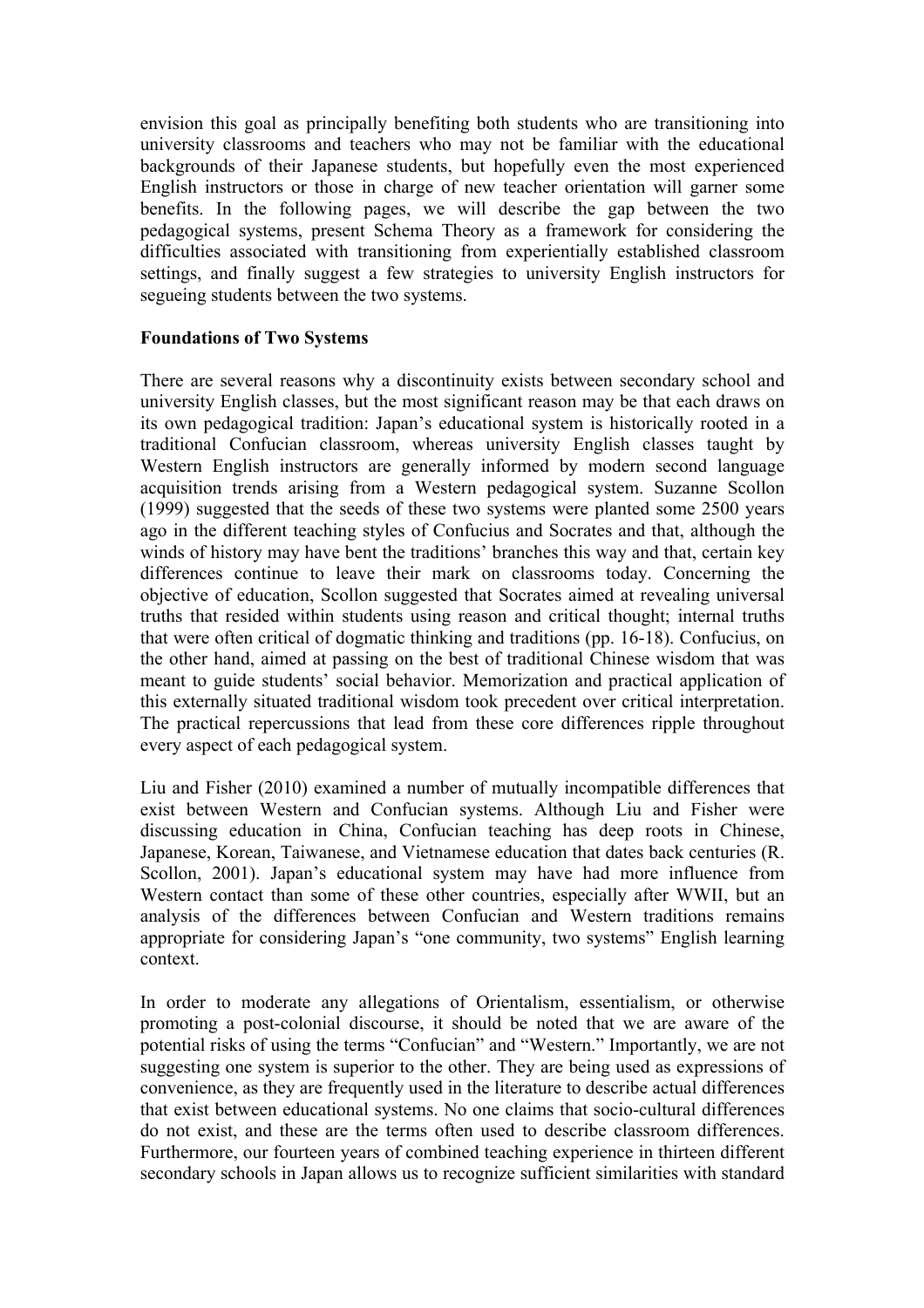presentations of Confucian classroom practices. That said, we want to stress that mapping these terms onto actual secondary and tertiary Japanese classrooms would locate classrooms on a range rather than in binary poles. That is to say, the following presentation of these seemingly dichotomous educational systems is designed to highlight their differences, but in reality each individual Japanese secondary class lies somewhere on the spectrum between the systems, though it is probably fair to say they typically share more commonalities with Confucian classrooms than they do with Western classrooms. On the other hand, our eleven years of tertiary EFL experience has informed us that classes taught by foreigners typically share more commonalities with Western classrooms described below.

Beginning at the basic level of teaching philosophy, Liu and Fisher (2010) suggested that the core concept of teaching is different between the two systems: with Confucian classrooms being teacher centered while Western classrooms are student centered. This leads to differences in teaching methods, with the Confucian method being a one-way, monologic stream of information passing from teacher to students while the Western system's method is one of multi-way, dialogic creation of knowledge through interaction among students and between teacher and students. Since the Confucian teacher's monologue assumes a top-down stream of unquestionable knowledge, the curriculum goals in such classrooms often relate to repetition and rote memorization of selected information, whereas Western classrooms are concerned more with bottom-up dialogues emphasizing creative manipulation and expansion of information. This means that testing in Confucian classrooms is often mechanical and rigid rather than formative, flexible and open ended. Finally, the mediating materials differ between systems; Confucian classrooms' focus on fixed knowledge leads to heavy reliance on textbooks and workbooks while Western classrooms' creative explorations incorporate cultural tools like music, games, personal stories, television shows, news reports, TED talks, and other internet content. In short, there are a number of dramatically contrasting aspects that define these two systems.

### **Secondary and Tertiary EFL Differences**

In addition to the above systemic educational differences that Liu and Fisher (2010) identified, there are other differences unique to the Japanese EFL context. Several involve the high-stakes university entrance exam that students take at the end of their high school career, so some explanation about the test and its significance is in order. Japanese sociologists have suggested that Japan is a *gakureki-shakai*, directly translated as a "school history society." This means that by simply knowing the schools a student attended, especially the university, people immediately judge things like the range of the student's career prospects, future social prestige, and even seemingly unrelated qualities like moral character - after all they must be extremely disciplined and focused to get into better schools (Ryan, 2008, p. 32). The pyramid of school ranking serves as a social stratification mechanism, which can set students on a clear path to their "appropriate" place in the social hierarchy.

Because of the exam's significance as the gatekeeper to respected universities, high school teachers who have their students' best interests in mind tend to follow a "shadow curriculum" geared heavily toward test preparation (Aspinall, 2013, p. 75). This brings us to a major difference between secondary and tertiary EFL classes: secondary education's continued reliance on form-focused, grammar and translation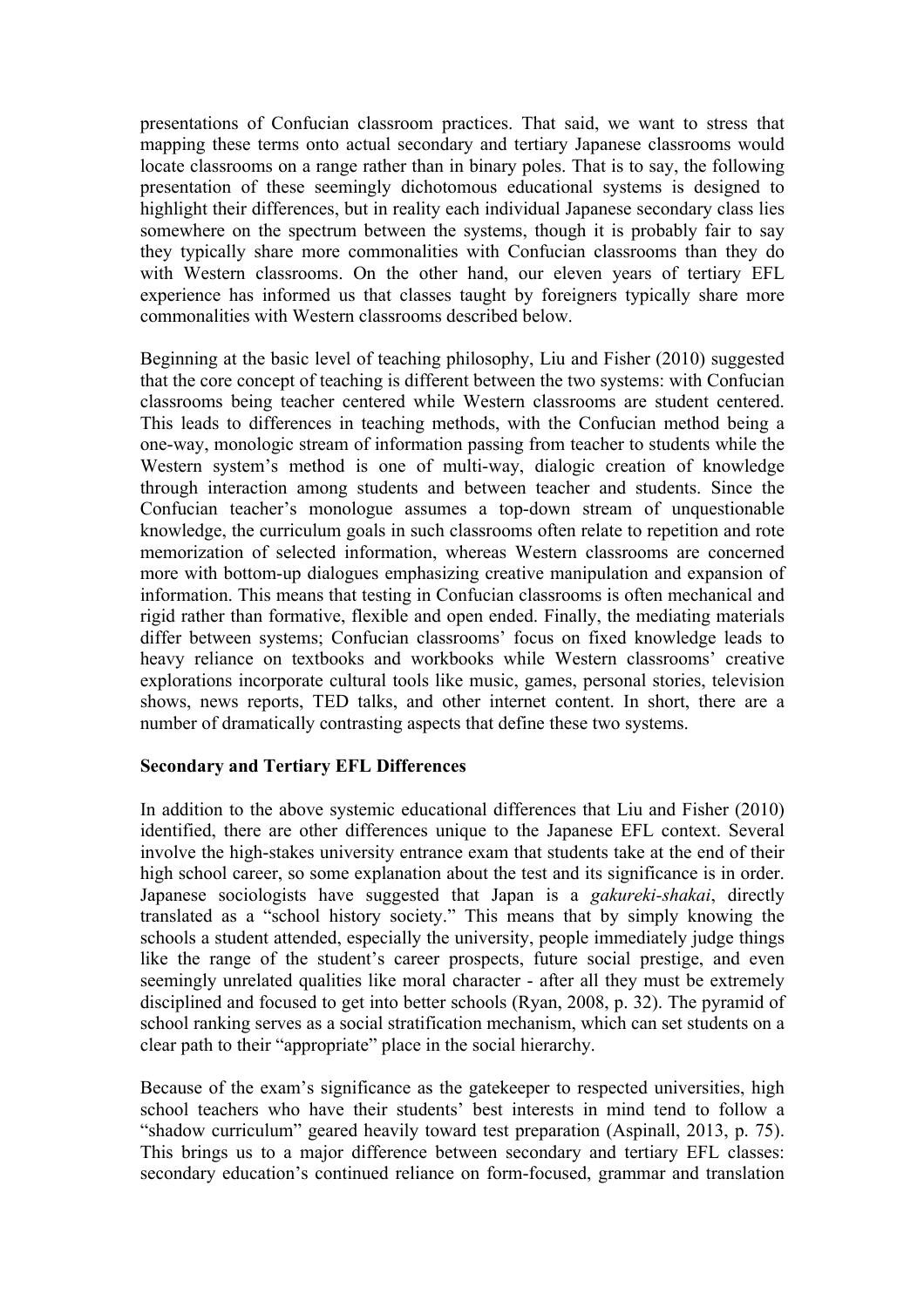practices. University entrance exams generally test receptive knowledge, including sentence translation, difficult grammar rules, vocabulary, reading, and listening, but do not test communication. It is believed that the skills being tested are best gained through a grammar and translation pedagogical style that relies on rote memorization of vocabulary and grammar rules. For several reasons, not the least of which being the imperative to provide precise grammar explanations and to practice translation, high school classes are also typically conducted in Japanese. In contrast, conducting their classes in English, foreign instructors at the university level typically emphasize meaning-focused productive skills using CLT and TBLT. Instructors encourage subjective expressions of experience and personal opinions through writing and communication. The aim of fluency for means of self-expression often outweighs the requirement of precise grammatical correctness in tertiary classrooms. Therefore, freshman must adapt to these pedagogical differences as they move from a formfocused grammar and translation classroom taught nearly exclusively in Japanese to a meaning-focused, communicative classroom taught nearly exclusively in English.

Another noteworthy difference involves the classes' content itself. This fundamental aspect of any subject is rarely expected to change much from year to year, but many freshmen enter university English classrooms to discover considerable content differences from the classes they attended in secondary school. University entrance exam backwash means that the rules of grammar and the accumulation of vocabulary are the core aspects of secondary school English content. This focus on English grammar and vocabulary is also somewhat necessitated by the learning level of the students. By the time freshman enter university, however, they have often acquired enough language that teachers can begin using English as a medium to explore other content. Students suddenly find that much of the time previously dedicated to grammar and vocabulary is replaced by explorations of non-English related topics. This change in content may be a designed aspect of an English for specific purposes (ESP) program, or it may simply be that university instructors tend to introduce topics that they find interesting. This shift from English grammar and vocabulary to English as the medium for exploring other content is unique to modern language education and has no equivalent in any other subject Japanese students carry from secondary to tertiary settings.

A final difference worth mentioning involves Japan's use of foreign Assistant Language Teachers (ALTs). At the government's encouragement, thousands of native speakers are placed in public schools across Japan to "assist" Japanese Teachers of English (JTEs). These ALTs are typically the only contact with foreigners that students have in their school settings, so their relationship forms the foundation of future educational interactions with non-Japanese instructors. ALTs usually do not have a background in education, they are relegated to an "assistant" position with few meaningful responsibilities, and their use of classroom time is often dominated by games or other activities generally understood as a break from the serious business of test preparation. Consequently, foreign English teachers are not immediately given the same respect that a Japanese science or math professor would receive, for example. Unfortunately, these preconceptions may persist longer than necessary because the Western pedagogical system does not always resemble the "serious" test preparation system students are used to.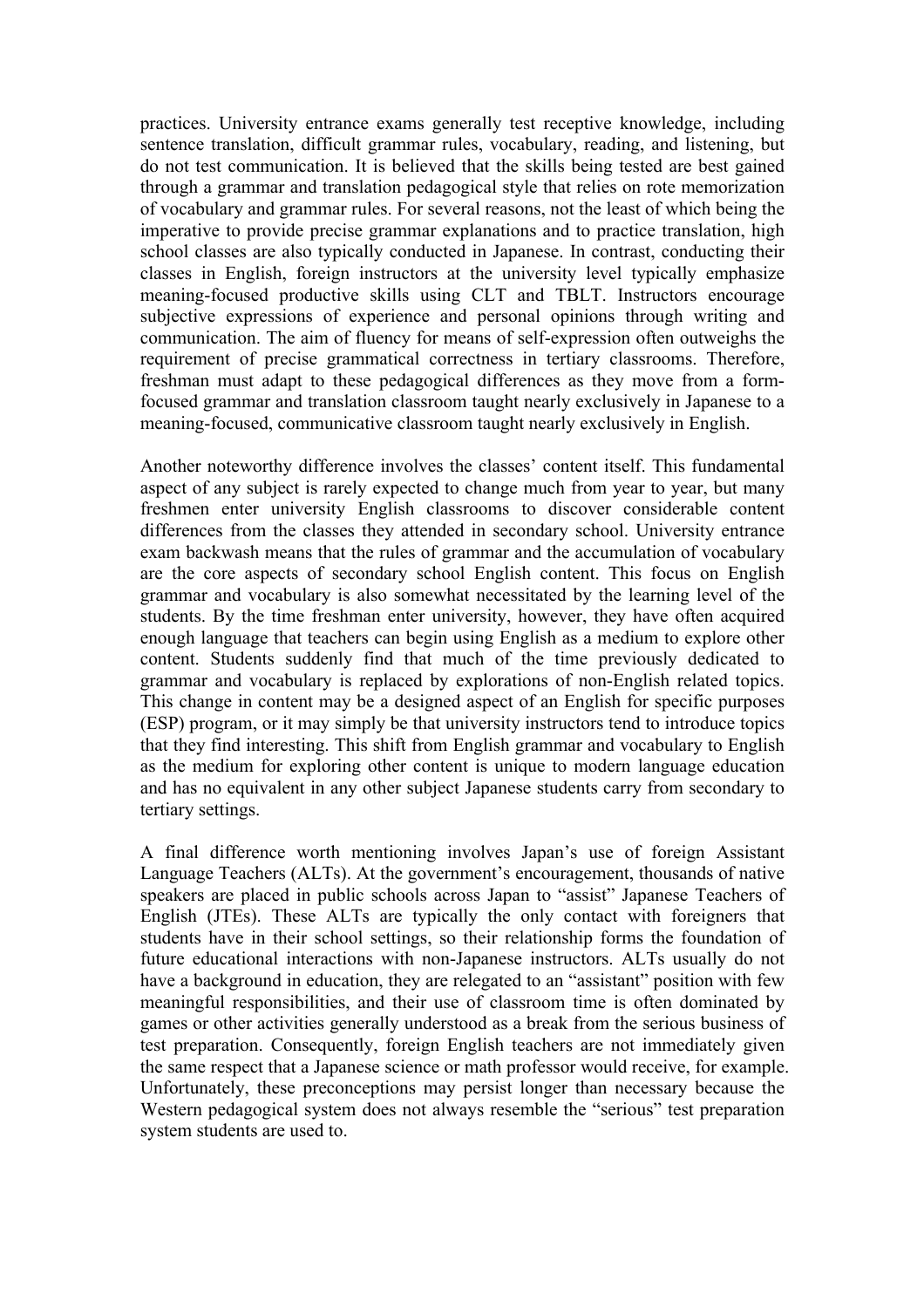A brief, somewhat stereotypical, summary will help consolidate and highlight the contrasting points between secondary and tertiary English classrooms in Japan. Secondary school classrooms employ a teacher-centered, top-down approach to education, where the Japanese teacher passes down form-focused English grammar and vocabulary knowledge, typically in Japanese, in a one-way stream to the students, who are responsible for memorizing it by rote. Textbooks are also used to facilitate the grammar and translation style of teaching, with all efforts clearly aimed at a welldefined monumental goal of passing the university entrance exam. Finally, there may be a native speaker in the classroom occasionally, especially during breaks from serious learning, but he or she is clearly just an assistant.

In native-speaker led university classrooms, on the other hand, students experience a bottom-up approach where the foreign teacher is an expert resource and guide but the knowledge is often negotiated on the student level through communicative interactions and between students and the teacher. Though some grammar points or vocabulary may be emphasized, English is mainly used to explore content from a range of subjects with the help of resources like music, games, stories, television shows, news reports, TED talks, internet content, and so on. Finally, rather than rote memorization and translation, students are encouraged to creatively express their worldview through meaning-focused tasks, writings, and communicative exercises, which make up a series of small, low-stakes goals.

# **Descriptive, Not Prescriptive**

Though it is tempting to resort to ethnocentric prescriptions regarding what modern TESOL programs consider to be "outdated" English classroom practices, our intention here is only descriptive. There are reasons why secondary English education is what it is in Japan. For starters, an educational system plays a formative role in any society and its stability is a reflection of its ability to effectively instill desirable normative cultural values, so the current system may hold social benefits. Furthermore, since nearly all licensed high school English teachers are Japanese, they are most familiar with, and consequently tend to implement, the educational style that they themselves experienced as students. Moreover, Japanese teachers typically begin their career immediately after university graduation and remain until retirement. When new teachers are hired, they enter a junior/senior or *senpai*/*kohai* relationship where they become junior *kohai* and are guided by a senior *senpai*. The senior instructs the younger English teacher in pedagogical practices that he or she learned decades earlier, which in turn were acquired from his or her *senpai*, and so on. The nature of this relationship with its largely one-way transmission of knowledge lends itself to a sort of stasis (Bartlett, 2017). Finally, this stasis is amplified by the fact that the all-important university entrance exams are tailored to test students who represent the ideal products of the current educational system. The test adapts to the system, which in turn adapts to the test in a feedback loop that resists change. Like an insect preserved in amber, the exam-focused "shadow curriculum" hermetically seals secondary English education away from evolving modern TESOL practices. In summary, the stasis is largely a product of several factors, including the Confucian educational system, the need for enculturation into accepted social norms, teachers' educations, the *senpai*/*kohai* relationship, and the practical requirement to prepare students for an exam designed within the system that it actively shapes in a feedback loop.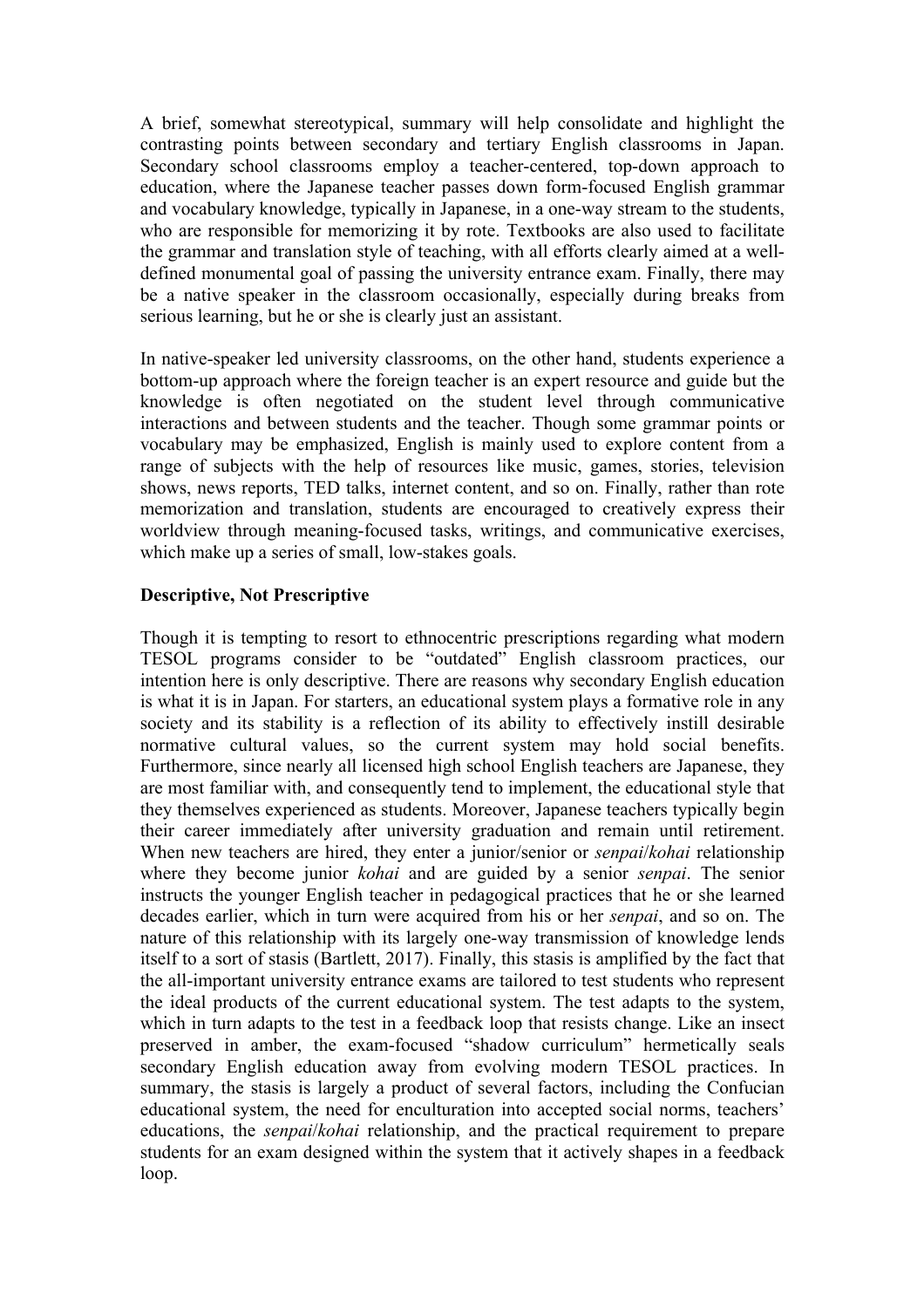On the other hand, foreign English university instructors are most familiar with the Western pedagogical system and modern TESOL practices. Nearly all the foreign instructors have advanced degrees informed by modern TESOL practices. For the sake of job security and professional status, those who have not formally studied TESOL maintain a vested interest in learning the theories and practices of their peers. Furthermore, rather than holding permanent teaching positions, there is a high turnover rate as a majority of foreign university English instructors are on yearly contracts with a maximum limit of 5-years. Therefore, at universities one finds a steady flow of recent graduates and instructors who attempt to stay abreast with new EFL educational developments through ongoing research and conferences as a way to stay competitive in the job market. These factors converge to create evolving modern pedagogical classrooms that stand in stark contrast to the often static grammar and translation Japanese secondary classrooms.

To reiterate, we are not prescribing the use of modern Western pedagogic practices; especially their implementation where social enculturation does not create students ideally suited for optimal learning within the system, i.e. students who eagerly debate, refute, express opinions, question established thought, persuade others, and share personal stories in public (for discussion, see: Cortazzi & Jin, 1996). A number of researchers have commented on the mismatch and resulting difficulties of implementing CLT and TBLT in East Asia (Hu, 2005; Li, 1998; Littlewood, 2007; Rao, 1996). In the context of Japan, Samimy and Kobayashi (2004) examined sociocultural, political, and educational characteristics that hampered the effective application of CLT practices, and ultimately suggested CLT practices should not be pursued in their current formulation. On the other hand, with so much support for CLT and TBLT in the TESOL community, East-Asian governments and institutions might be right in pushing for their implementation. Rather than wade too far into prescriptive debates, however, our point is to acknowledge the descriptive fact that most foreign tertiary teachers currently employ different TESOL practices than are found in secondary classrooms.

Conceding these differences leads to the question of how to transition students most effectively in Japan's "one community, two systems" context. Since the educational differences Japanese freshmen are confronted with are deeply entrenched and show no signs of receding, the onus is on university English instructors to consider measures to facilitate the transition. At its core, the difficulty involves how students' past situational experiences inform their expectations of behavior within a context that expects them to think and act in a manner disconnected from their previous experiences. One useful framework to explore this common phenomenon that will also serve while considering transitioning strategies is to understand the problem as a misalignment of university freshmen's inveterate English learning schemata.

### **Schema Theory**

Schema Theory was advanced in the fields of psychology and education by British psychologist Frederic Bartlett (1886-1969). According to Bartlett (1932), schemata are cognitive constructs used to help anticipate and navigate situational contexts based on the organization of past experiences into generic guiding concepts. These constructs are like evolving templates that are subconsciously superimposed on a situation, the function of which is to reduce the cognitive load that would be required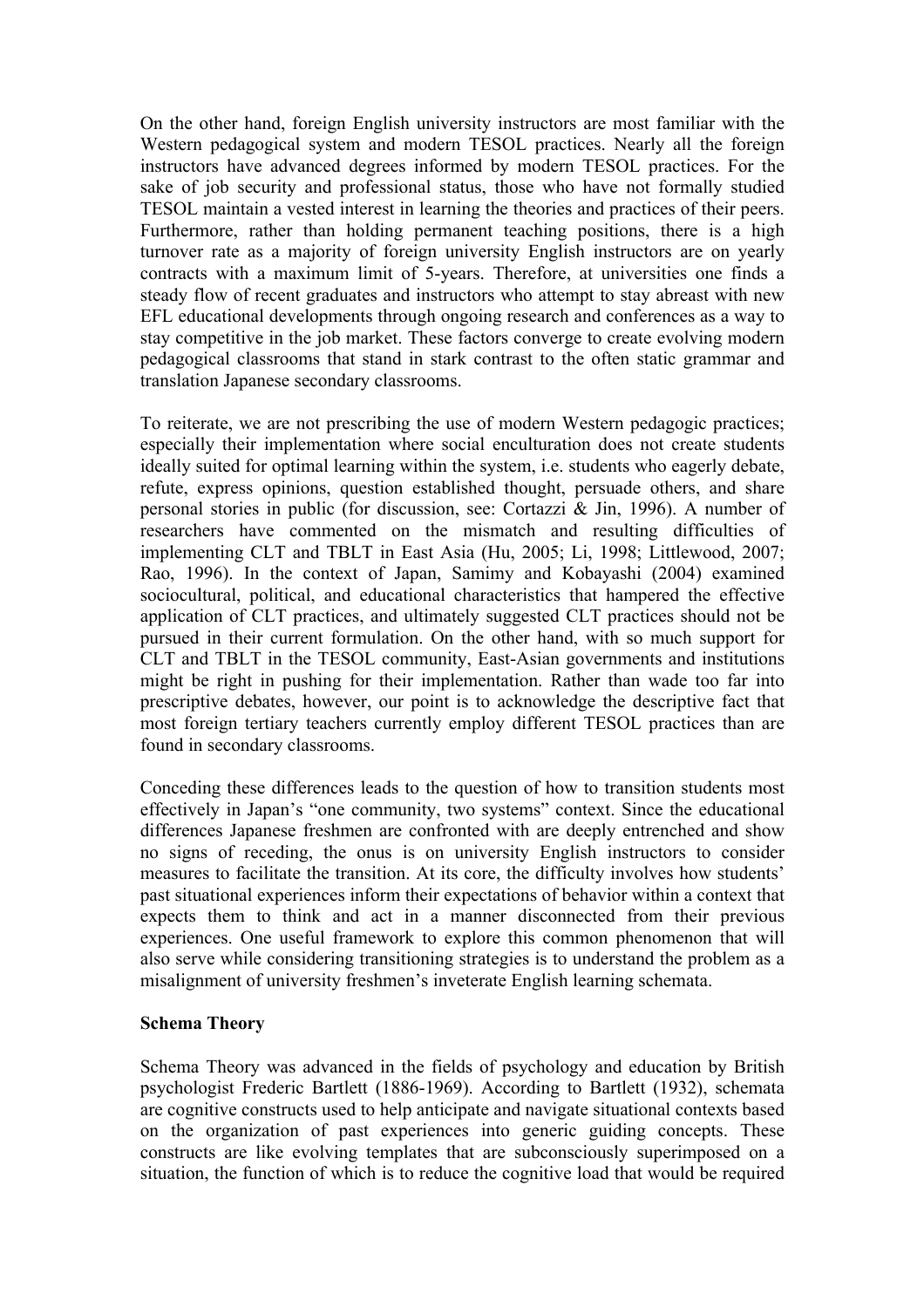if one were to instead continuously analyze and evaluate each and every social and material aspect within the situation. Cognitive theorist David Rumelhart (1980, pp. 33-34) details the extent of schema's functionality by suggesting that "schemata are employed in the process of interpreting sensory data ..., in retrieving information from memory, in organizing actions, in determining goals and sub goals, in allocation of resources, and generally, in guiding the flow of processing in the system". In short, schemata make situations more predictable by relying on past experiences to aid with ongoing cognitive processing.

An example may help illustrate how schemata use past experiences to aid information processing and increase phenomenological predictability. Consider the following discussion of a *soccer game* schema while mentally mapping it onto an analogous *English classroom* schema. As a soccer player interacts with the game over time, he notices the other players, the ball, and other aspects of the game behave in predictable, affirmative ways. These predictable aspects are formulated, strengthened, and stored in his memory as schemata. Therefore, when the soccer player walks onto a field, even a new field to meet a team he has never played, his established *soccer game*  schemata allows for a generic understanding of the game's sequence of events, the general rules and goals of the game, the imperatives barked at him by the coach, how his and the opposing teams' players are likely to move, the speed and energy required to traverse distances, the general movement of the ball, and so on. These generic situational templates stored in the memory are unconsciously accessed to allow for an ongoing interpretation of the flow of events in the *soccer game* schema setting.

The utility of schemata lies in their ability to facilitate cognition when situations are sufficiently similar to past experiences. However, they can also be detrimental when unexpected differences arise. Imagine being the same soccer player arriving at a stadium only to find that, although the field is the same size, the normal goals have multiplied into smaller goals that are sprinkled around the field, the coach rarely gives advice unless asked and occasionally runs out and joins the teams during play, the ball is slightly oblong, and many of the rules have changed. Despite this, everyone around him is still calling the game "soccer." In such a bizarre situation, the player would naturally feel disoriented and carry aspects of his past experience into the new game. It is easy to imagine that, despite the radical change in the game, initially the confused player would erroneously predict aspects of the game as he intuitively applied strategies previously associated with success. These expectations would inevitably lead to a suboptimal performance - as we suggest it does with *English classroom* schema. A guide with a knowledge of both the old and new games would be an invaluable resource in facilitating the transition.

The relevant take away is that schemata for a situation are, for better or for worse, automatically applied to similar situations, but it is worth considering how these mechanisms have been shown to affect people's ongoing experiences. For example, researchers have demonstrated how schema can cause memory distortions through either omission or inclusion (Anderson & Pichert, 1978; Bartlett, 1932; Gilboa & Marlatte, 2017). Brewer and Treyens (1981) conducted an experiment that highlighted both outcomes. They had undergraduate participants (N=86) briefly sit in what they were told was a graduate student's office while waiting to participate in a research task. Unbeknownst to the participants, the room was actually a space filled with items designed to test the influence of schema on unintentional memory. The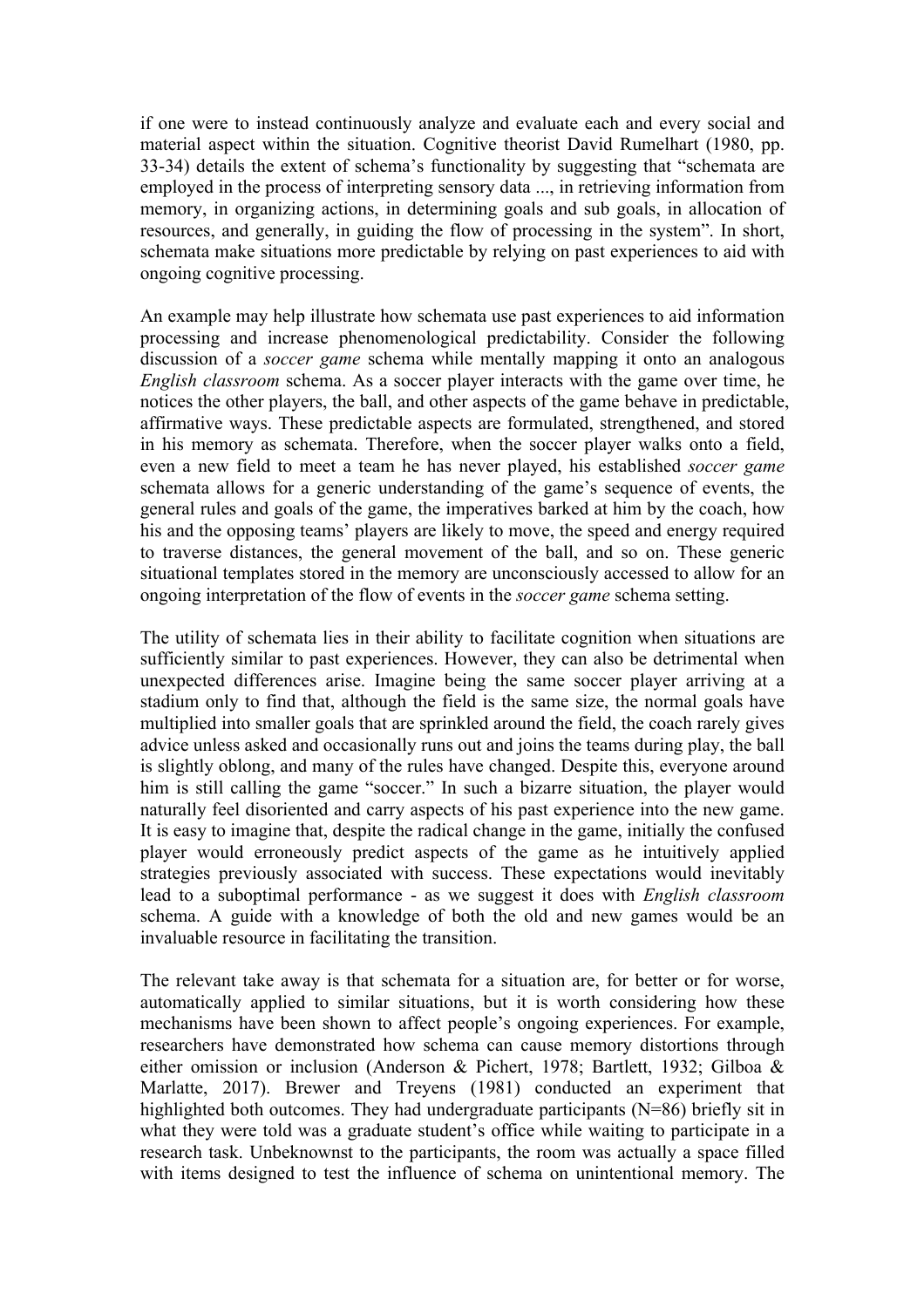participants were removed from the space and asked to recall as much as possible about the room. Their recall tended to omit items that were in the room but did not fit into pre-conceived schemata of a graduate student office, like a picnic basket or wine bottle, but included items, like books, pencils, and coffee cups, that were not in the room. The researchers conclude that either schema-based information is integrated into and distorting our ongoing perceptions or it is a framework utilized during recall that influences our memory after the experience. Either way, schemata distort experience when expectations do not match ongoing episodic phenomenon.

To summarize, schemata are situationally organized templates that help us anticipate and behave within similar situations, but they can also lead to suboptimal performances when applied to new situation that are sufficiently dissimilar to the ones in which they were formed. Therefore, when considering the "one community, two systems" context described in this paper, a smooth transition from secondary to tertiary English classrooms can be conceived of as a process of refining or utilizing existing schemata. The following section provides a few strategies for aiding this transition.

### **Strategies for Transitioning Students**

The strategies suggested below are divided into two categories: evolving toward a new schema and utilizing existing schema. Since there are many commonalities between secondary and tertiary classrooms such as the presence of teachers, students, a focus on English, institutional learning settings, homework, study material, and so on, the first category promotes a modification of students' already existing schemata through a process referred to as *tuning* (Rumelhart & Norman, 1978). Though there can be resistance to the process, tuning involves the continual elaboration and refinement of schema "to make them more in tune with experience" (Rumelhart,1980, p. 52). The second category, utilizing existing schema, suggests ways to ease students into tertiary EFL classrooms by exploiting existing schemata that do not interfere with the implementation of modern TESOL practices. Whereas the goal of the first category is acclimating students to new classroom practices, the second mainly involves the continuation of familiar practices for transitional ease and effective classroom management.

Schema tuning is a natural and inevitable process that occurs whenever situational expectations are not met, but there are ways to expedite the process (Nishida, 1999). Students anticipate university to be different from high school, so they begin as vigilant observers. Their awareness, however, will wane over the first few weeks as they settle into routines, so early tuning interventions hold greater benefits. Norris (2004, p. 28) suggests that teachers should begin by being "very clear about class rules, grades, and absences," and they should "be consistent in sticking to those rules." As schemata are essentially future-predictors, setting steadfast rules about future expectations effectively tunes schema. In addition to covering class rules, frank discussions about acceptable behaviors are also suggested. Directly contrasting acceptable behavior within the two systems, as well as examining relevant cultural differences helps maximize such discussions. We have found success in framing these group-explorations around questionnaires that provided immediate data feedback concerning past and present expectations, to provide relevant and targeted tuning. As lower level students may not be capable of engaging in the above tuning strategies, it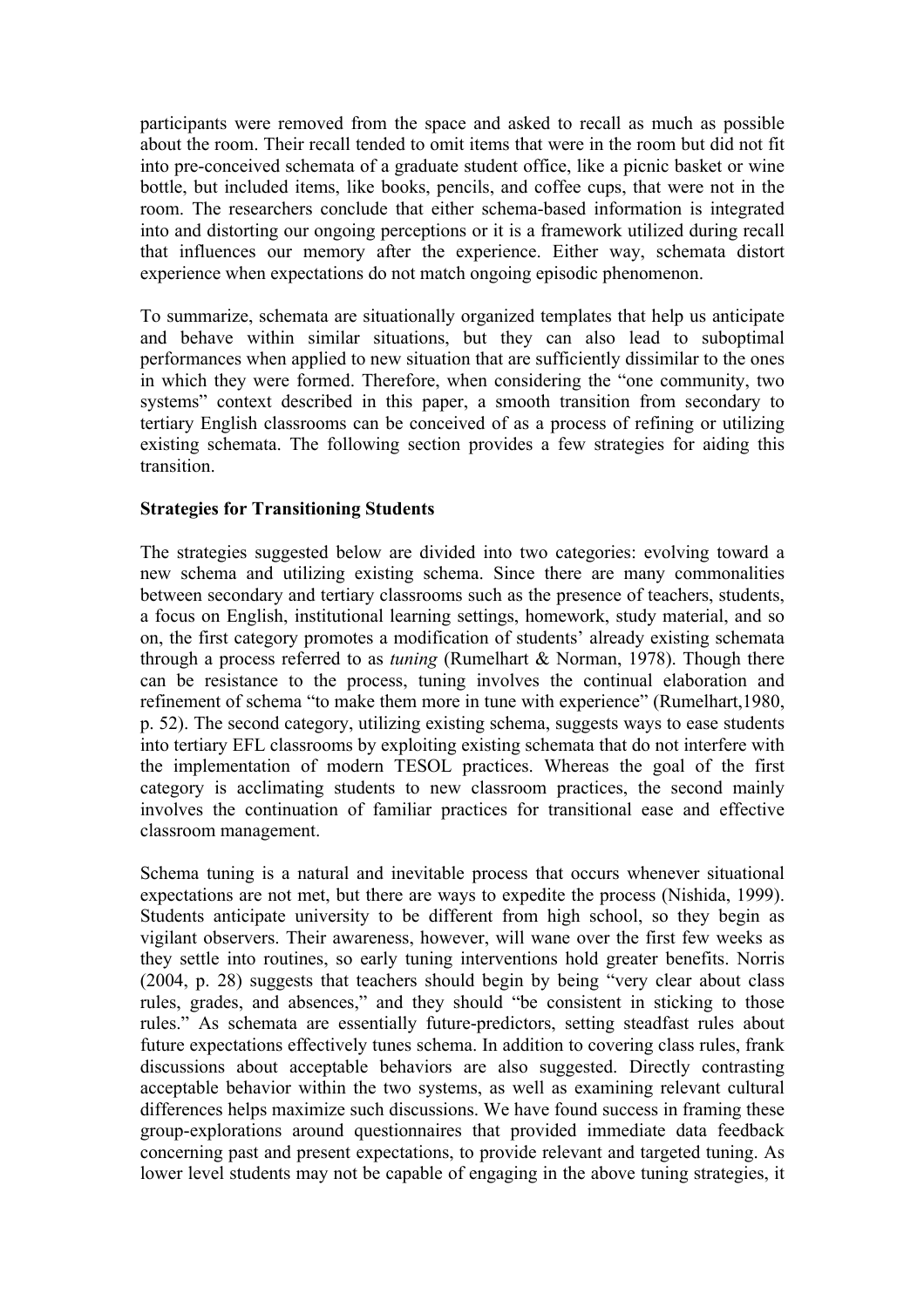may be worth using Japanese if possible or at least preparing a worksheet in Japanese explaining rules and expectations while providing a follow-up quiz. It is important to establish acceptable behavior from the beginning, but periodic reminders may also be necessary as dramatic changes do not manifest in one discussion. In short, tuning strategies revolve around mindful awareness of student and teacher classroom expectations, so anything teachers can do to achieve that end will facilitate students' transitions.

The second category of strategies involves utilizing existing schema for transitional continuity and classroom management. An example involves the use of titles. Leading from their sociocultural background, foreign English teachers may encourage students to use their given names believing that it promotes good rapport and a relaxed atmosphere (Gudykunst & Nishida, 1994, p. 50). Unfortunately, this may not be the result. Japanese high school students may not know their teachers' given names, and if they do, few would consider using them alone as a form of address. If multiple teachers have the same last name, some might allow the use of first names, but always accompanied by the title *sensei*, meaning "teacher." Students are socialized to use correct titles, so incorrect use could lead to social criticism or awkwardness (Gudykunst & Nishida, 1994, 50; Goffman, 1967). Since titles are socially significant, we suggest using titles such as Mr., Ms., or professor, at least at the beginning of the semester, especially for teachers that have class management issues. Not only do students resist using first names without titles, the use of titles establishes and clarifies boundaries through the affirmation of a familiar schema.

Teaches can take advantage of another classroom schema by using well-defined opening and closing English phrases. Within Japanese secondary classrooms, openings and closings are clearly signaled using formulaic expressions and actions. During every class, students react to a series of commands starting with "*kiritsu*" *(order!)* causing everybody to quickly stand at attention; "*rei*" *(bow)*, leading to a respectful bow; and "*chakuseki*" *(take your seat)*, resulting in everybody sitting at attention. This defines a clear boundary, unequivocally communicating to students through language and ritual that the class is beginning. Western teachers coming from outside this tradition tend to use comparatively vague language or gestures to signal openings and closings. Defining and utilizing clear, repetitive openings and closings in university classrooms can draw on thoroughly conditioned schema to establish well-defined boundaries between socializing time and learning time, which reduces student role disorientation and helps maintain order.

A familiarity with the workings of secondary classrooms helps when brainstorming strategies in this category. Though space here is limited, some other brief examples of schema-supported strategies we use include facilitating social engagement and "volunteering" through the use of rock-paper-scissors, encouraging students to check their answers with those around them prior to calling on individuals, making students socially or quantifiably accountable for nearly everything asked of them, and tolerating a degree of chatter after instructions and between tasks. Importantly, these strategies do not interfere with modern TESOL practices, but do help maintain order and add a degree of continuity.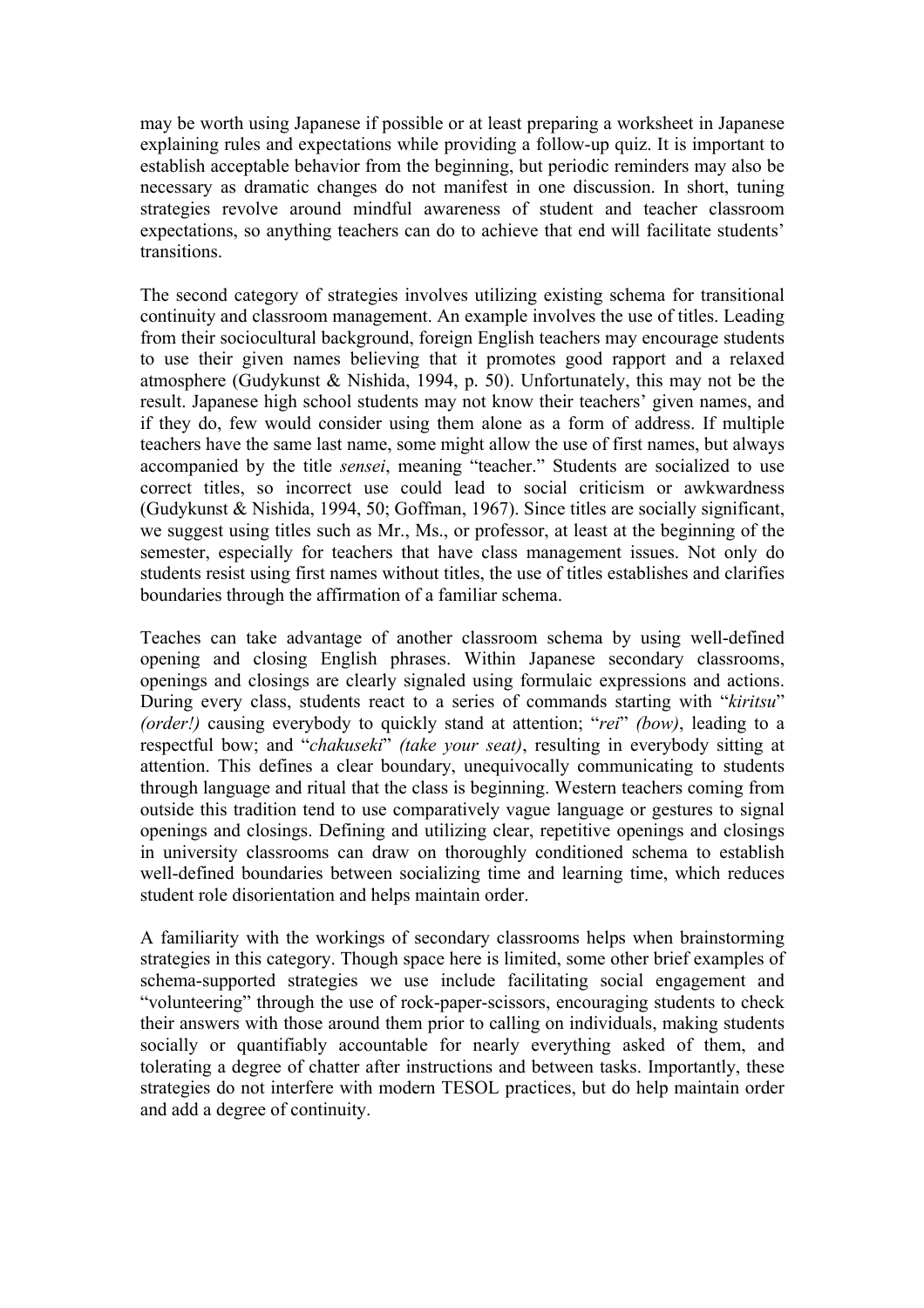# **Conclusion**

This paper has attempted to raise awareness of the difficulties inherent to Japan's "one community two systems" EFL context. The differences students encounter while transitioning from secondary to tertiary EFL classrooms can be traced to various historical, cultural, institutional, and educational sources. Though neither system is likely to change anytime soon, a detailed understanding of the existing differences allows foreign tertiary instructors to consider possible strategies they can use to more effectively transition students to their classroom's pedagogical system. A number of schema-inspired transitioning strategies have been suggested for tuning schema toward desired behavior and for utilizing existing schema for the sake of transitional ease and classroom management. This topic has rich research potential for anyone interested in tracking the results of transitioning strategies, for those wishing to explore how institutions address this gap while orienting new hires, or for researchers interested in either teacher or student perspectives on the transition. The gap between Japan's secondary and tertiary EFL classrooms will remain for some time, but we are confident that future researchers will find ways to facilitate transitions between the systems.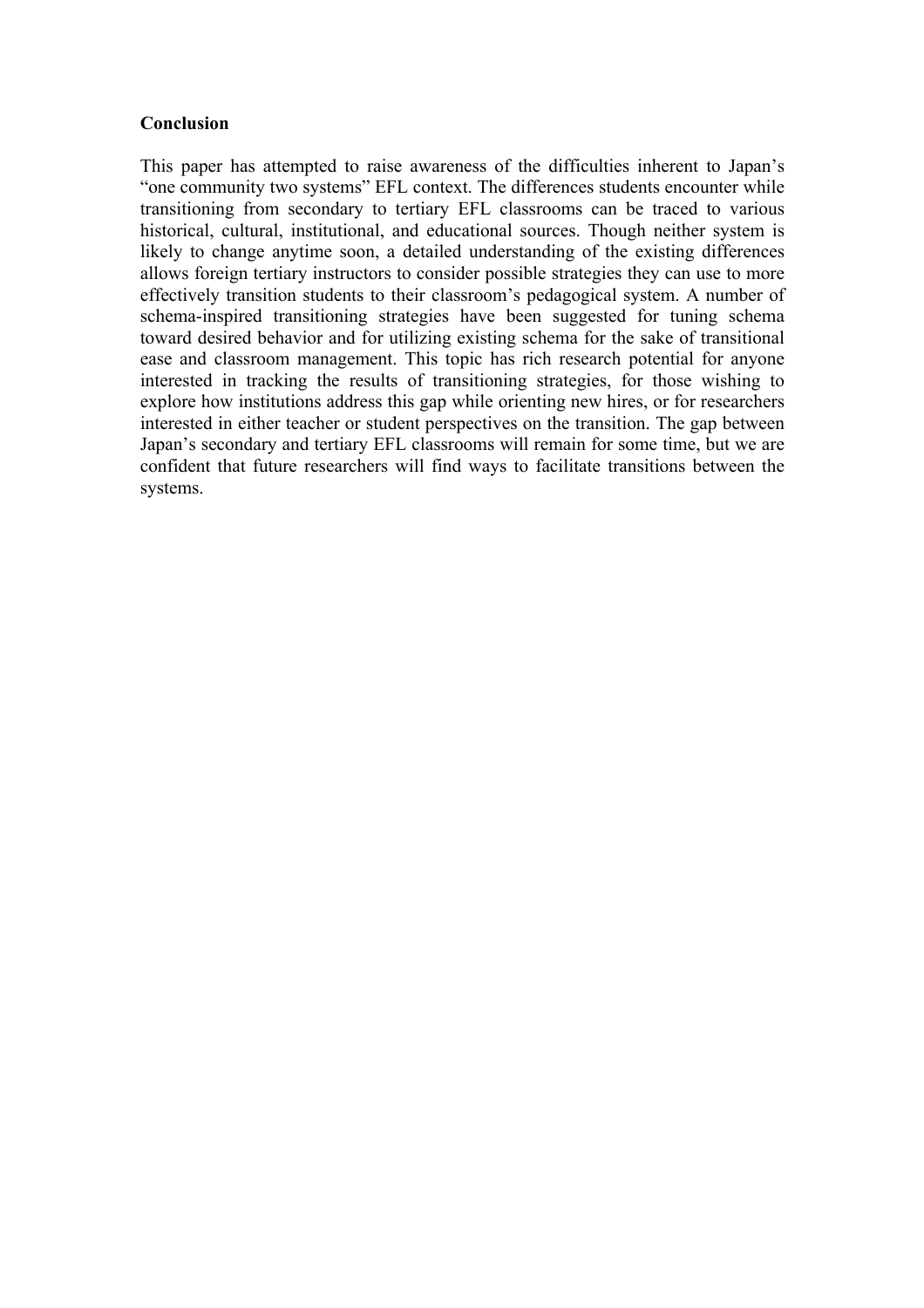### **References**

Anderson, R. C., & Pichert, J. W. (1978). Recall of previously unrecallable information following a shift in perspective. *Journal of Verbal Learning and Verbal Behavior, 17*(1), 1-12.

Aspinall, R. (2013). *International Education Policy in Japan in an Age of Globalisation and Risk.* Leiden: Global Oriental.

Bartlett, F. C. (1932). *Remembering.* Cambridge, England: Cambridge University Press.

Bartlett, K. A. (2017). The divide between policy and practice in EFL high school classrooms in Japan. *PEOPLE: International Journal of Social Sciences, 3*(3), 198- 217.

Brewer, W. F., & Treyens, J. C. (1981). Role of schemata in memory for places. *Cognitive psychology, 13*(2), 207-230.

Clark, R., & Gieve, S. N. (2006). On the discursive construction of 'the Chinese learner'. *Language, Culture and Curriculum, 19*(1), 54-73.

Cortazzi, M., & Jin, L. (1996). Cultures of learning: Language classrooms in China. In H. Coleman (Ed.), *Society and the language classroom* (pp. 169-206). Cambridge: Cambridge University Press.

Cortazzi, M., & Jin, L. (1997). Communication for learning across cultures. In D. McNamura, & R. Harris (Eds.), *Overseas Students in Higher Education: Issues in Teaching and Learning* (pp. 76-90). London: Routledge.

Durkin, K. (2008). The adaptation of East Asian masters students to western norms of critical thinking and argumentation in the UK. *Intercultural Education, 19*(1), 15-27.

Gilboa, A., & Marlatte, H. (2017). Neurobiology of schemas and schema-mediated memory. *Trends in Cognitive Sciences, 21*(8), 618-631.

Goffman, E. (n.d.). *Interaction Ritual: Essays on Face-to-Face Behavior.* New York: Pantheon Books. Gudykunst, W. B., & Nishida, T. (1994). *Bridging Japanese North American Differences.* Thousand Oaks: Sage Publications.

Hu, G. W. (2005). English language education in China: Policies, progress, and problems. *Language Policy, 4*(1), 5-24.

Li, D. F. (1998). 'It's always more difficult than you plan and imagine': Teachers' perceived difficulties in introducing the communicative approach in South Korea. *TESOL Quarterly, 32*(4), 677-703.

Littlewood, W. (2007). Communicative and task-based language teaching in East Asian classrooms. *Language Teaching, 40*(3), 243-249.